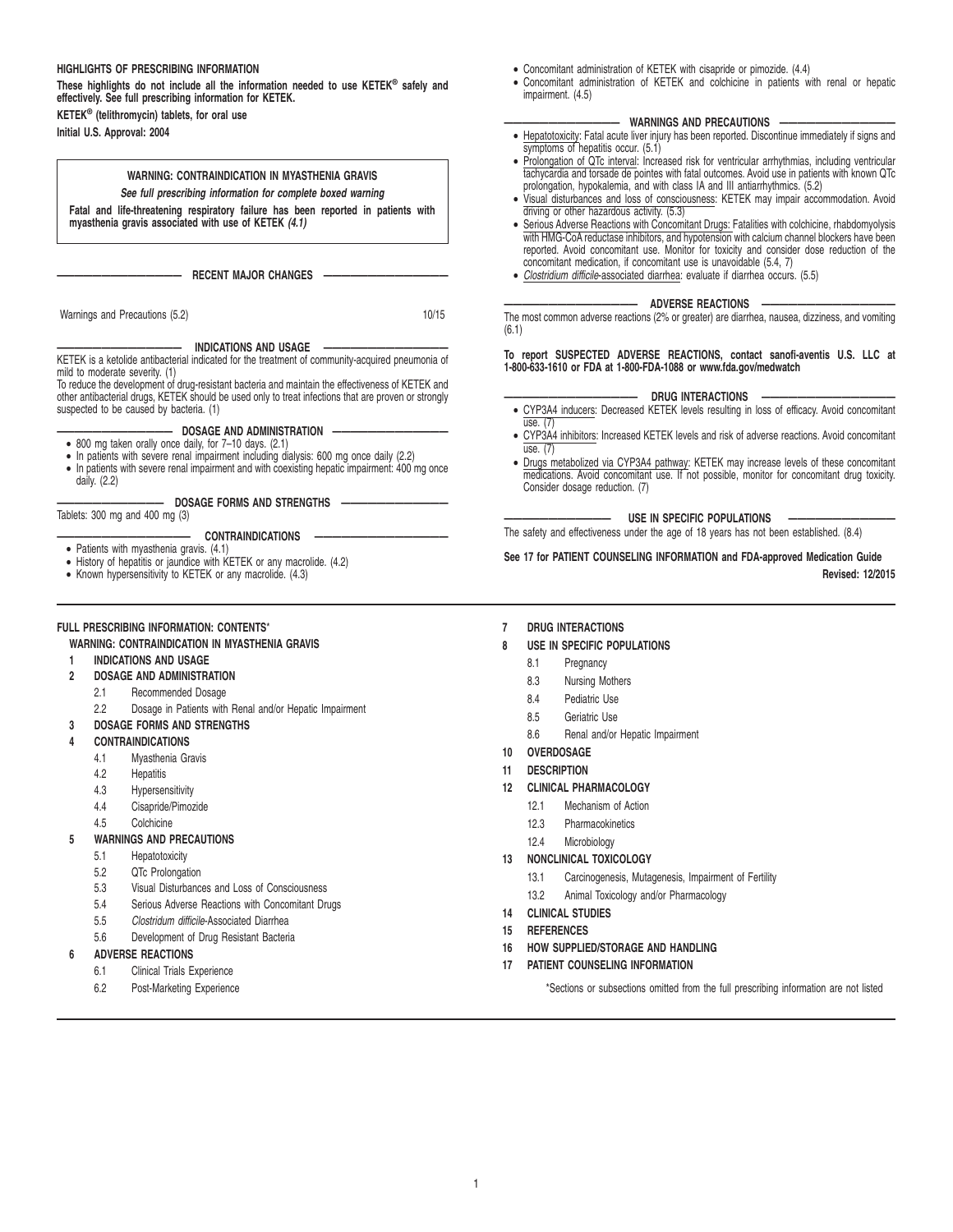# **WARNING: CONTRAINDICATION IN MYASTHENIA GRAVIS**

**There have been reports of fatal and life-threatening respiratory failure in patients with myasthenia gravis associated with the use of KETEK. [see Contraindications (4.1)]**

#### **1 INDICATIONS AND USAGE**

KETEK is indicated for the treatment of community-acquired pneumonia (of mild to moderate severity) due to *Streptococcus pneumoniae*, (including multi-drug resistant *S. pneumoniae* [MDRSP<sup>1</sup>]), Hae-<br>mophilus influenzae, Moraxella catarrhalis, Chlamydophila pneumoniae, or Mycoplasma pneumoniae, for patients 18 years or older.

To reduce the development of drug-resistant bacteria and maintain the effectiveness of KETEK and other antibacterial drugs, KETEK should be used only to treat infections that are proven or strongly suspected to be caused by susceptible bacteria. When culture and susceptibility information are available, they should be considered in selecting or modifying antibacterial therapy. In the absence of such data, local epidemiology and susceptibility patterns may contribute to the empiric selection of therapy.

<sup>1</sup>MDRSP, Multi-drug resistant Streptococcus pneumoniae includes isolates known as PRSP (penicillinresistant *Streptococcus pneumoniae*), and are isolates resistant to two or more of the following<br>antibacterials: penicillin, 2<sup>nd</sup> generation cephalosporins, e.g., cefuroxime, macrolides, tetracyclines and trimethoprim/sulfamethoxazole.

# **2 DOSAGE AND ADMINISTRATION**

#### **2.1 Recommended Dosage**

The dosage of KETEK tablets is 800 mg (2 tablets of 400 mg) taken orally once daily for 7-10 days in patients 18 years or older. KETEK tablets can be administered with or without food.

#### **2.2 Dosage in Patients with Renal and/or Hepatic Impairment**

In the presence of severe renal impairment ( $CL<sub>CR</sub>$  less than 30 mL/min), including patients who need dialysis, reduce the dosage of KETEK to 600 mg once daily. In patients undergoing hemodialysis, give KETEK after the dialysis session on dialysis days. [see Clinical Pharmacology (12.3)]

In the presence of severe renal impairment ( $CL<sub>CR</sub>$  less than 30 mL/min), with coexisting hepatic impairment, reduce the dosage of KETEK to 400 mg once daily. Patients with mild or moderate renal impairment (CL<sub>CR</sub> of 30 mL/min or more) with or without coexisting hepatic impairment do not require a dosage adjustment. No dosage adjustments of KETEK are necessary in patients with hepatic<br>impairment alone. *[see Clinical Pharmacology (12.3)]* 

# **3 DOSAGE FORMS AND STRENGTHS**

KETEK tablets are available in two strengths:

- Tablets: 400 mg supplied as light-orange, oval, film-coated tablets, imprinted ″H3647″ on one side and ″400″ on the other side.
- Tablets: 300 mg supplied as light-orange, oval, film-coated tablets, imprinted ″38AV″ on one side and blank on the other side.

# **4 CONTRAINDICATIONS**

#### **4.1 Myasthenia Gravis**

KETEK is contraindicated in patients with myasthenia gravis. Exacerbations of myasthenia gravis have been reported in patients and sometimes occurred within a few hours of the first dose of KETEK. Reports have included fatal and life-threatening acute respiratory failure with a rapid onset and

# progression. **4.2 Hepatitis**

KETEK is contraindicated in patients with previous history of hepatitis and/or jaundice associated with the use of KETEK tablets, or any macrolide antibacterial. [see Warnings and Precautions (5.1)]

# **4.3 Hypersensitivity**

KETEK is contraindicated in patients with a history of hypersensitivity to telithromycin, any components<br>of KETEK tablets, or any macrolide antibacterial.*[see Description (11)]* 

#### **4.4 Cisapride/Pimozide**

Concomitant administration of KETEK with cisapride or pimozide is contraindicated because coadministration can lead to life-threatening QT prolongation. Ssee Warnings and Precautions (5.2); Drug

# Interactions (7)] **4.5 Colchicine**

Concomitant administration of KETEK and colchicine is contraindicated in patients with renal or hepatic impairment due to increased plasma concentration of colchicine leading to life-threatening colchicine toxicity. [see Warnings and Precautions (5.4); Drug Interactions (7)]

# **5 WARNINGS AND PRECAUTIONS**

# **5.1 Hepatotoxicity**

Acute hepatic failure and severe liver injury, in some cases fatal, have been reported in patients treated with KETEK. These hepatic reactions included fulminant hepatitis and hepatic necrosis leading to liver transplant, and were observed during or immediately after treatment. In some of these cases, liver injury progressed rapidly and occurred after administration of a few doses of KETEK.

Physicians and patients should monitor for the appearance of signs or symptoms of hepatitis, such as fatigue, malaise, anorexia, nausea, jaundice, bilirubinuria, alcoholic stools, liver tenderness, or hepatomegaly. Patients with signs or symptoms of hepatitis must be advised to discontinue KETEK and immediately seek medical evaluation, which should include liver function tests. If clinical hepatitis or transaminase elevations combined with other systemic symptoms occur, KETEK should be permanently discontinued.

KETEK is contraindicated in patients with a previous history of hepatitis and/or jaundice associated with the use of KETEK tablets, or any macrolide antibacterial. [see Contraindications (4.2)]

In addition, less severe hepatic dysfunction associated with increased liver enzymes, hepatitis and in<br>some cases jaundice was reported with the use of KETEK. These events associated with less severe<br>forms of liver toxicit

### **5.2 QTc Prolongation**

KETEK can prolong the QTc interval of the electrocardiogram in some patients leading to an increased risk for ventricular arrhythmias, including ventricular tachycardia and torsades de pointes with fatal outcomes. Thus, KETEK should be avoided in patients with congenital prolongation of the QTc interval, and in patients with ongoing proarrhythmic conditions such as uncorrected hypokalemia or hypomagnesemia, clinically significant bradycardia, and in patients receiving Class IA (e.g., quinidine and procainamide) or Class III (e.g., dofetilide) antiarrhythmic agents.

Cases of ventricular arrhythmias (including ventricular tachycardia and torsades de pointes) have been reported post-marketing with KETEK and sometimes occurred within a few hours of the first dose. In clinical trials, no cardiovascular morbidity or mortality attributable to QTc prolongation occurred with KETEK treatment in 4780 patients, including 204 patients having a prolonged QTc at baseline.

#### **5.3 Visual Disturbances and Loss of Consciousness**

KETEK may cause visual disturbances particularly in slowing the ability to accommodate and the ability to release accommodation. Visual disturbances, some of them severe, included blurred vision, difficulty focusing, and diplopia. [see Adverse Reactions (6.1)]

There have been post-marketing reports of transient loss of consciousness including some cases associated with vagal syndrome.

Because of potential visual difficulties or loss of consciousness, patients should attempt to minimize activities such as driving a motor vehicle, operating heavy machinery or engaging in other hazardous activities during treatment with KETEK. If patients experience visual disorders or loss of consciousness while taking KETEK, patients should not drive a motor vehicle, operate heavy machinery or engage in other hazardous activities.

#### **5.4 Serious Adverse Reactions with Concomitant Drugs**

Serious adverse reactions have been reported in patients taking KETEK concomitantly with CYP3A4

- substrates [see Drug Interactions (7)]:<br>• Colchicine: colchicine toxicity
- Simvastatin, lovastatin, and atorvastatin; rhabdomyolysis
- Calcium channel blockers metabolized by CYP3A4 (e.g., verapamil, amlodipine, diltiazem): hypotension

### Colchicine Toxicity

Life-threatening and fatal drug interactions have been reported in patients treated with colchicine and strong CYP3A4 inhibitors. KETEK is a strong CYP3A4 inhibitor and this interaction may occur while using both drugs at their recommended dosages. If co-administration of KETEK and colchicine is necessary in patients with normal renal and hepatic function, reduce the dosage of colchicine. Monitor patients for clinical symptoms of colchicine toxicity. Concomitant administration of KETEK and colchicine is contraindicated in patients with renal or hepatic impairment. [see Contraindications (4.5); Drug Interactions (7)]

# Rhabdomyolysis

Simvastatin, lovastatin and atorvastatin are metabolized by CYP3A4. High levels of HMG-CoA reductase inhibitors increase the risk of myopathy and rhabdomyolysis. Avoid use of statins which are metabolized by CYP3A4 concomitantly with KETEK; suspend therapy with simvastatin, lovastatin, or atorvastatin during the course of treatment with KETEK. [see Drug Interactions (7)] Hypotension

Hypotension, bradyarrhythmia and loss of consciousness have been observed in patients receiving concomitant treatment with calcium channel blockers that are substrates of CYP3A4 (e.g., verapamil, amlodipine, diltiazem). Monitor for these adverse reactions and toxicity related to calcium channel blockers and adjust calcium channel blocker dosage as necessary. [see Drug Interactions (7)]

#### **5.5 Clostridum difficile-Associated Diarrhea**

Clostridium difficile associated diarrhea (CDAD) has been reported with use of nearly all antibacterial agents, including KETEK, and may range in severity from mild diarrhea to fatal colitis. Treatment with<br>antibacterial agents alters the normal flora of the colon leading to overgrowth of *C. difficile.* 

C. difficile produces toxins A and B which contribute to the development of CDAD. Hypertoxin producing strains of C. difficile cause increased morbidity and mortality, as these infections can be refractory to antimicrobial therapy and may require colectomy. CDAD must be considered in all patients who present with diarrhea following antibacterial use. Careful medical history is necessary since CDAD has been reported to occur over two months after the administration of antibacterial agents.

If CDAD is suspected or confirmed, ongoing antibacterial use not directed against C. difficile may need to be discontinued. Appropriate fluid and electrolyte management, protein supplementation, antibac-<br>terial treatment of C. difficile, and surgical evaluation should be instituted as clinically indicated.

#### **5.6 Development of Drug Resistant Bacteria**

Prescribing KETEK in the absence of a proven or strongly suspected bacterial infection is unlikely to provide benefit to the patient and increases the risk of the development of drug-resistant bacteria. **6 ADVERSE REACTIONS**

# The following serious and otherwise important adverse drug reactions are discussed in greater detail

- in other sections of labeling: • Myasthenia gravis [see Contraindications (4.1)]
	-
- Hepatotoxicity [see Warnings and Precautions (5.1)]
- QTc prolongation [see Warnings and Precautions (5.2)]
- Visual disturbances and loss of consciousness [see Warnings and Precautions (5.3)]
- Clostridium difficile-associated diarrhea [see Warnings and Precautions (5.5)]

#### **6.1 Clinical Trials Experience**

Because clinical trials are conducted under widely varying conditions, adverse reaction rates observed in the clinical trials of a drug cannot be directly compared to rates in the clinical trials of another drug and may not reflect the rates observed in practice.

In Phase 3 clinical trials, 4,780 patients (n=2702 in controlled trials) received oral dosages of KETEK 800 mg once daily for 5 days or 7 to 10 days. Note that treatment with KETEK for 5 days duration is not a recommended dosage regimen. [see Dosage and Administration (2.1)]

In the combined Phase 3 studies, discontinuation due to adverse reactions occurred in 4.4% of KETEK-treated patients and 4.3% of combined comparator-treated patients. Most discontinuations in the KETEK group were due to adverse reactions in the gastrointestinal body system, primarily diarrhea (0.9% for KETEK vs. 0.7% for comparators), and nausea (0.7% for KETEK vs. 0.5% for comparators). Adverse reactions (ARs) occurring in clinical studies in 2% or more of KETEK patients are included below.

|  |                         | Table 1. Adverse Reactions Reported in 2% or more of Patients in Controlled Phase 3 |
|--|-------------------------|-------------------------------------------------------------------------------------|
|  | <b>Clinical Studies</b> |                                                                                     |

| Adverse Reaction<br><b>Percent Incidence</b> |                            |                                       |
|----------------------------------------------|----------------------------|---------------------------------------|
|                                              | <b>KETEK</b><br>$n = 2702$ | Comparator <sup>†</sup><br>$n = 2139$ |
| <b>Diarrhea</b>                              | 10%                        | 8%                                    |
| Nausea                                       | 7%                         | 4.1%                                  |
| Dizziness (excl. vertigo)                    | 2.8%                       | 1.5%                                  |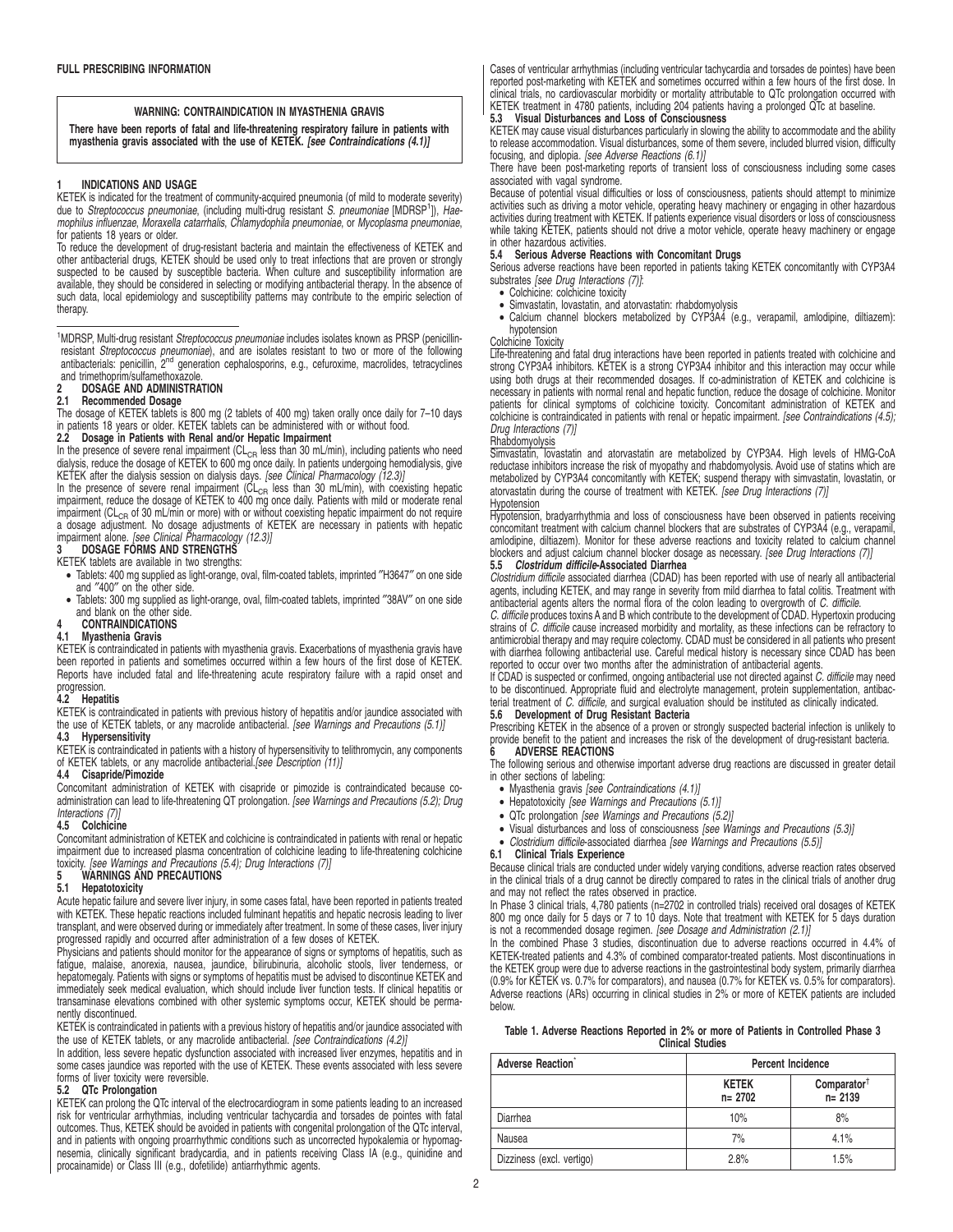**Table 1. Adverse Reactions Reported in 2% or more of Patients in Controlled Phase 3 Clinical Studies (continued)**

| Adverse Reaction | <b>Percent Incidence</b>                                           |      |  |
|------------------|--------------------------------------------------------------------|------|--|
|                  | $Comparator^{\dagger}$<br><b>KETEK</b><br>$n = 2139$<br>$n = 2702$ |      |  |
| Vomiting         | 2.4%                                                               | 1.4% |  |

\*Based on a frequency of all and possibly related adverse reactions of 2% or more in KETEK or comparator groups.

†Includes comparators from all controlled Phase 3 studies.

#### Less Common Adverse Reactions

Frequency of 0.2% or more and less than 2%

The following adverse reactions were observed at a frequency of 0.2% or more and less than 2% in KETEK-treated patients in clinical studies.

Gastrointestinal system: abdominal distension, dyspepsia, gastrointestinal upset, flatulence, constipation, gastroenteritis, gastritis, anorexia, oral candidiasis, glossitis, stomatitis.

Liver and biliary system: abnormal liver function tests: increased transaminases (i.e., ALT, AST). Hepatitis, with or without jaundice, occurred in 0.07% of patients treated with KETEK. [see Warnings and Precautions (5.1)]

Nervous system: dry mouth, somnolence, insomnia, vertigo, increased sweating

Body as a whole: abdominal pain, fatigue

Special senses: Visual adverse reactions, some of them severe, most often included blurred vision, diplopia, or difficulty focusing. Some patients discontinued therapy due to these adverse reactions. Visual adverse reactions were reported as having occurred after any dose during treatment, but most (65%) occurred following the first or second dose. Visual adverse reactions lasted several hours and recurred upon subsequent dosing in some patients. For patients who continued treatment, some visual adverse reactions resolved on therapy while others persisted through the full course of treatment. [see Warnings and Precautions (5.3)]

Females and patients under 40 years old experienced a higher incidence of KETEK-associated visual adverse reactions. Table 2 provides the incidence of all visual adverse reactions in controlled Phase 3 studies by age and gender. The group with the highest incidence was females under the age of 40, while males over the age of 40 had rates of visual adverse reactions similar to comparator-treated patients.

**Table 2. Incidence of All Visual Adverse Reactions in Controlled Phase 3 Studies**

| Gender/Age      | Telithromycin     | Comparators <sup>®</sup> |
|-----------------|-------------------|--------------------------|
| Female          | 2.1%              | 0.0%                     |
| 40 and under    | (14/682)          | (0/534)                  |
| Female          | 1.0%              | 0.35%                    |
| greater than 40 | (7/703)           | (2/574)                  |
| Male            | 1.2%              | 0.48%                    |
| 40 and under    | (7/563)           | (2/417)                  |
| Male            | 0.27%             | 0.33%                    |
| greater than 40 | (2/754)           | (2/614)                  |
| <b>Total</b>    | 1.1%<br>(30/2702) | 0.28%<br>(6/2139)        |

\*Includes all comparators combined

Urogenital system: vaginal candidiasis, vaginitis, vaginosis fungal Skin: rash

Hematologic: increased platelet count

Frequency of less than 0.2%

Other clinically-significant adverse reactions occurring in less than 0.2% of patients treated with KETEK from the controlled Phase 3 studies included: anxiety, bradycardia, eczema, elevated blood bilirubin, erythema multiforme, flushing, hypotension, increased blood alkaline phosphatase, increased eosinophil count, paresthesia, pruritus, urticaria.

#### **6.2 Post-Marketing Experience**

The following adverse reactions have been identified during post-approval use of KETEK. Because these reactions are reported voluntarily from a population of uncertain size, it is not always possible to reliably estimate their frequency or establish a causal relationship to drug exposure.

Allergic: face edema, severe allergic (hypersensitivity) reactions, including angioedema and anaphylaxis

Cardiovascular: atrial arrhythmias, ventricular arrhythmias (including ventricular tachycardia and torsades de pointes) with potential fatal outcome, palpitation, ischemic cardiac events in the context of hypersensitivity reactions [see Warnings and Precautions (5.2)]

Gastrointestinal system: pseudomembranous colitis, pancreatitis [see Warnings and Precautions (5.5]

Liver and biliary system: Hepatic dysfunction, fulminant hepatitis, hepatic necrosis, and hepatic failure, chromaturia [see Contraindications (4.2); Warnings and Precautions (5.1)]

Musculoskeletal: muscle cramps, arthralgia, myalgia, exacerbation of myasthenia gravis [see Contraindications (4.1)]

Nervous system: loss of consciousness, in some cases associated with vagal syndrome, tremor, convulsions

Psychiatric disorders: confusion, hallucinations (mostly visual)

Special senses: taste/smell perversion and/or loss, hearing loss

Respiratory, thoracic and mediastinal disorders: dyspnea

#### **7 DRUG INTERACTIONS**

Telithromycin is a strong inhibitor of CYP3A4 and also a CYP3A4 substrate. Co-administration of KETEK and drugs that induce or inhibit the cytochrome P450 3A4 enzyme system may affect KETEK plasma concentrations resulting in diminished efficacy or an increase or prolongation of both the therapeutic and adverse effects; therefore, appropriate dosage adjustments may be necessary for drugs co-administered with telithromycin.

Studies were performed to evaluate the effect of CYP3A4 inhibitors on telithromycin and the effect of telithromycin on drugs that are substrates of CYP3A4 and CYP2D6. In addition, drug interaction studies were conducted with several other concomitantly prescribed drugs. Table 3 summarizes both drugs with pharmacokinetics that are affected by KETEK as well as drugs that affect the pharmacokinetics of KETEK.

| Table 3: Clinically Significant Drug Interactions with KETEK |  |  |  |  |  |
|--------------------------------------------------------------|--|--|--|--|--|
|--------------------------------------------------------------|--|--|--|--|--|

|  | During That Ass Affected Du VETEV |  |
|--|-----------------------------------|--|

| Drugs That Are Affected By KETEK                                                                                                     |                                                                                                              |                                                                                                                                                                                                                                                                                                                                                                                                                                                                                                                          |  |  |
|--------------------------------------------------------------------------------------------------------------------------------------|--------------------------------------------------------------------------------------------------------------|--------------------------------------------------------------------------------------------------------------------------------------------------------------------------------------------------------------------------------------------------------------------------------------------------------------------------------------------------------------------------------------------------------------------------------------------------------------------------------------------------------------------------|--|--|
| Drug(s) with Pharmacokinetics<br>Affected by KETEK<br>(Mechanism of interaction, if<br>known)                                        | <b>Recommendation</b><br>(Exposure)                                                                          | Comments                                                                                                                                                                                                                                                                                                                                                                                                                                                                                                                 |  |  |
| Cisapride<br>(CYP3A4 Substrate)                                                                                                      | Contraindicated<br>(Plasma exposure<br>increased)                                                            | Co-administration of<br>cisapride with repeated<br>doses of KETEK resulted in<br>significant increases in QTc.<br>[see Contraindications (4.4)]                                                                                                                                                                                                                                                                                                                                                                          |  |  |
| Pimozide<br>(CYP3A4 Substrate)                                                                                                       | Contraindicated<br>(Plasma exposure likely<br>to be increased)                                               | Although there are no<br>studies looking at the<br>interaction between KETEK<br>and pimozide, there is a<br>potential risk of life-<br>threatening QT prolongation.<br>[see Contraindications (4.4)]                                                                                                                                                                                                                                                                                                                     |  |  |
| Colchicine<br>(CYP3A4 and P-glycoprotein<br>efflux transporter Substrate)                                                            | <b>Contraindicated in</b><br>patients with renal or<br>hepatic impairment.<br>(Plasma exposure<br>increased) | Risk of life-threatening<br>colchicine toxicity. If co-<br>administration of KETEK<br>and colchicine is necessary<br>in patients with normal renal<br>and hepatic function, reduce<br>the dose of colchicine.<br>Monitor for symptoms of<br>colchicine toxicity. [see<br>Contraindications (4.5);<br>Warnings and Precautions<br>$(5.5)$ ]                                                                                                                                                                               |  |  |
| Simvastatin, Lovastatin, and<br>Atorvastatin (HMG-CoA<br><b>Reductase Inhibitors</b><br>metabolized by CYP3A4)<br>(CYP3A4 Substrate) | Avoid Use<br>(Plasma exposure<br>increased)                                                                  | High levels of HMG-CoA<br>reductase inhibitors increase<br>the risk of myopathy and<br>rhabdomyolysis. Avoid<br>concomitant use of<br>simvastatin, lovastatin, or<br>atorvastatin with KETEK. If<br>KETEK is prescribed,<br>suspend therapy with<br>simvastatin, lovastatin, or<br>atorvastatin during the<br>course of KETEK. An<br>interaction may occur with<br>simvastatin, lovastatin or<br>atorvastatin but not with<br>statins which are not<br>metabolized by CYP3A4.<br>[see Warnings and<br>Precautions (5.5)] |  |  |
| <b>Ergot Alkaloids</b>                                                                                                               | <b>Not Recommended</b><br>(Plasma exposure likely<br>to be increased)                                        | No specific drug interaction<br>studies have been<br>performed. However, acute<br>ergot toxicity characterized<br>by severe peripheral<br>vasospasm and dysesthesia<br>has been reported when<br>macrolide antibiotics were<br>co-administered with ergot<br>alkaloid derivatives (such as<br>ergotamine or<br>dihydroergotamine). Without<br>further data, the co-<br>administration of KETEK<br>and these drugs is not<br>recommended.                                                                                 |  |  |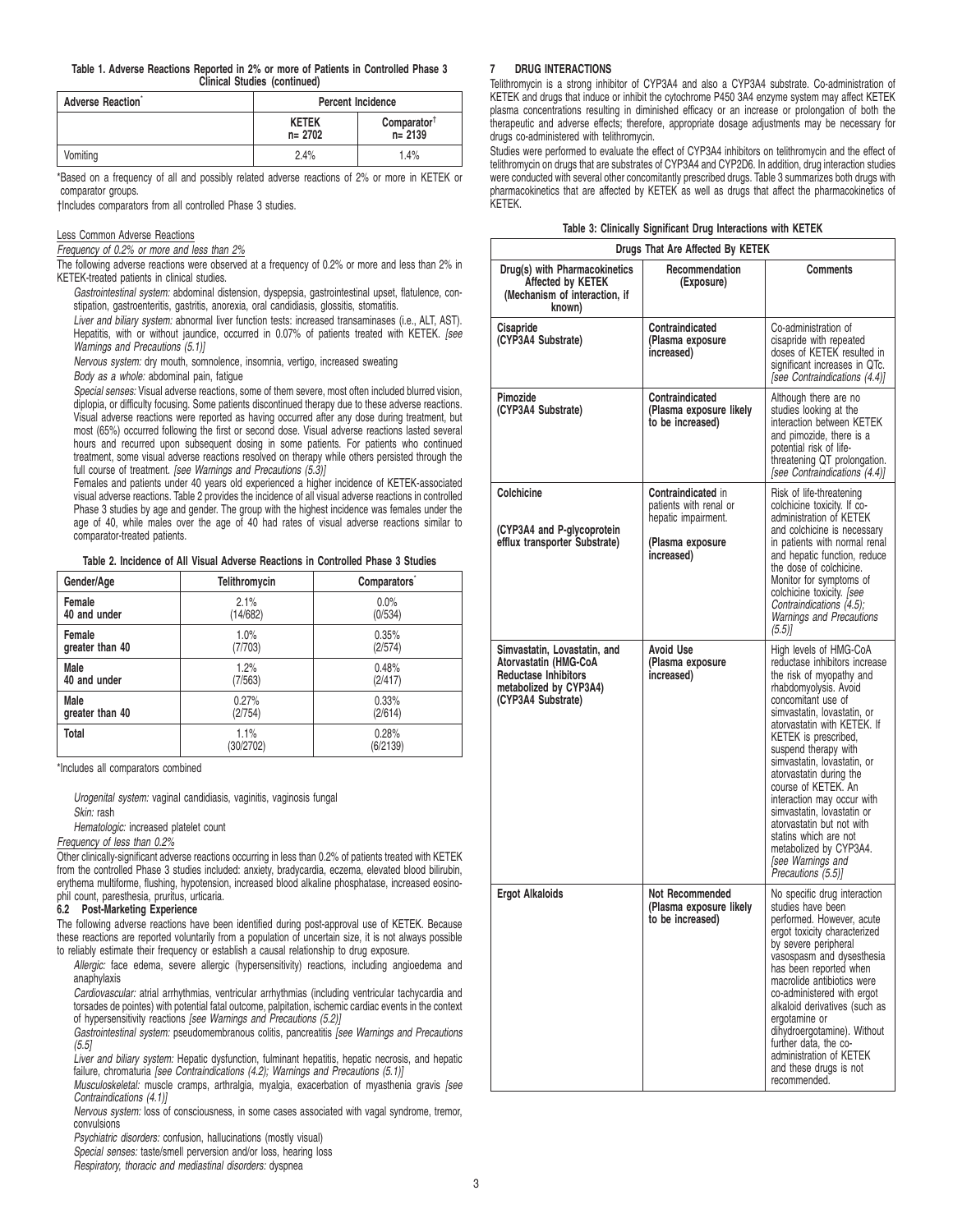#### **Table 3: Clinically Significant Drug Interactions with KETEK (continued)**

| or omnovný organi                                                                                                                                             |                                                                 |                                                                                                                                                                                                                                                                                                                                                                                                                     |
|---------------------------------------------------------------------------------------------------------------------------------------------------------------|-----------------------------------------------------------------|---------------------------------------------------------------------------------------------------------------------------------------------------------------------------------------------------------------------------------------------------------------------------------------------------------------------------------------------------------------------------------------------------------------------|
| <b>Calcium Channel Blockers</b><br>(CYP3A4 Substrate)                                                                                                         | Use with Caution<br>(Plasma exposure<br>increased)              | Hypotension,<br>bradyarrhythmia, and loss of<br>consciousness have been<br>observed in patients<br>receiving concomitant<br>treatment with calcium<br>channel blockers that are<br>substrates of CYP3A4 (e.g.,<br>verapamil, amlodipine,<br>diltiazem). Monitor for these<br>adverse reactions and<br>toxicity related to calcium<br>channel blockers and adjust<br>calcium channel blocker<br>dosage as necessary. |
| Midazolam<br>(CYP3A4 Substrate)                                                                                                                               | Use with Caution<br>(Plasma exposure likely<br>to be increased) | Monitor for benzodiazepine-<br>related adverse reactions<br>and adjust midazolam<br>dosage if necessary. Use<br>caution with other<br>benzodiazepines, which are<br>metabolized by CYP3A4<br>and undergo a high first-<br>pass effect (e.g., triazolam).                                                                                                                                                            |
| Other drugs metabolized by<br>CYP3A4, such as<br>carbamazepine, cyclosporine,<br>tacrolimus, sirolimus,<br>hexobarbital, and phenytoin<br>(CYP3A4 Substrates) | Use with Caution<br>(Plasma exposure likely<br>to be increased) | No specific drug interaction<br>studies have been<br>performed to evaluate these<br>drug-drug interactions with<br>KETEK. However, increases<br>or prolongation of the<br>therapeutic and/or adverse<br>effects of drugs metabolized<br>by the cytochrome P450<br>system may be observed if<br>administered with KETEK.                                                                                             |
| Metoprolol<br>(CYP2D6 Substrate)                                                                                                                              | Use with Caution<br>(Plasma exposure<br>increased)              | Co-administration of KETEK<br>and metoprolol in patients<br>with heart failure could lead<br>to metoprolol toxicity and<br>should be considered with<br>caution. Monitor for<br>metoprolol toxicity and<br>adjust metoprolol dosage.                                                                                                                                                                                |
| Digoxin                                                                                                                                                       | Use with Caution<br>(Plasma exposure<br>increased)              | Monitor for digoxin side<br>effects or serum levels<br>during concomitant<br>administration of digoxin and<br>KETEK.                                                                                                                                                                                                                                                                                                |
| <b>Theophylline</b>                                                                                                                                           | Use with Caution<br>(Plasma exposure<br>minimally increased)    | Co-administration of<br>theophylline may worsen<br>gastrointestinal effects such<br>as nausea and vomiting.<br>especially in female<br>patients. Administer<br>theophylline and KETEK 1<br>hour apart to decrease the<br>likelihood of gastrointestinal<br>side effects.                                                                                                                                            |
| Oral Anticoagulants                                                                                                                                           | Use with Caution<br>(Plasma exposure<br>increased)              | Spontaneous post-marketing<br>reports suggest that<br>administration of KETEK<br>and oral anticoagulants<br>concomitantly may<br>potentiate the effects of the<br>oral anticoagulants.<br>Consider monitoring<br>prothrombin times/INR while<br>patients are receiving<br>KETEK and oral<br>anticoagulants<br>simultaneously.                                                                                       |
|                                                                                                                                                               | Drugs that Affect KETEK                                         |                                                                                                                                                                                                                                                                                                                                                                                                                     |
| Drug(s) that Affect the<br><b>Pharmacokinetics of KETEK</b>                                                                                                   | Recommendation                                                  | Comments                                                                                                                                                                                                                                                                                                                                                                                                            |
| Rifampin<br>(CYP3A4 Inducer)                                                                                                                                  | Avoid Concomitant Use<br>(Reduced KETEK<br>exposure)            | Loss of KETEK effect is<br>likely [see Clinical<br>Pharmacology (12.3)]                                                                                                                                                                                                                                                                                                                                             |

#### **Table 3: Clinically Significant Drug Interactions with KETEK (continued)**

| Other CYP3A4 inducers         | <b>Avoid Concomitant Use</b>                                  | Loss of KETEK effect is                                                    |
|-------------------------------|---------------------------------------------------------------|----------------------------------------------------------------------------|
| (phenytoin, carbamazepine, or | (Reduced KETEK                                                | likely [see Clinical                                                       |
| phenobarbital)                | exposure)                                                     | Pharmacology (12.3)                                                        |
| Itraconazole and Ketoconazole | <b>Avoid Concomitant Use</b><br>(Increased KETEK<br>exposure) | Increased KETEK toxicity is<br>likely [see Clinical<br>Pharmacology (12.3) |

#### **8 USE IN SPECIFIC POPULATIONS**

**8.1 Pregnancy**

Pregnancy Category C.

There are no adequate and well-controlled studies in pregnant women. Telithromycin should be used during pregnancy only if the potential benefit justifies the potential risk to the fetus.

Telithromycin was not teratogenic in the rat or rabbit. Reproduction studies have been performed in rats and rabbits, with effect on pre-post natal development studied in the rat. At doses of 150 and 20 mg/kg/day in rats and rabbits respectively (approximately 2 and 0.5 times the recommended clinical dose), no evidence of fetal terata was found. At doses higher than 150 or 20 mg/kg in rats and rabbits, respectively, maternal toxicity may have resulted in delayed fetal maturation. No adverse effects on prenatal and postnatal development of rat pups were observed at 125 mg/kg/day (1.5 times) the daily human dose.

#### **8.3 Nursing Mothers**

Telithromycin is excreted in breast milk of rats. Telithromycin may also be excreted in human milk. Because many drugs are excreted in human milk, caution should be exercised when KETEK is administered to a nursing mother.

#### **8.4 Pediatric Use**

The safety and effectiveness of KETEK in pediatric patients less than18 years of age has not been established. Pediatric clinical trials were halted prematurely due to concern of serious postmarketing hepatic adverse reactions observed in adults. [see Warnings and Precautions (5.1)]

#### **8.5 Geriatric Use**

Of the total number of patients in Phase 3 clinical trials (n=4,780), KETEK was administered to 694 patients who were 65 years and older, including 231 patients who were 75 years and older. Efficacy and safety in patients 65 years and older were generally similar to that observed in younger patients;<br>however, greater sensitivity of some older individuals cannot be ruled out. *[see Clinical Pharmacology* (12.3)]

# **8.6 Renal and/or Hepatic Impairment**

Dose adjustment is required in patients with severe renal impairment ( $CL<sub>Cr</sub>$  less than 30 mL/min) or on dialysis. Further dose adjustment is required in patients with severe renal impairment and coexisting hepatic impairment. [see Dosage and Administration (2.2)]

#### **10 OVERDOSAGE**

In the event of acute overdosage, the stomach should be emptied by gastric lavage. The patient should<br>be carefully monitored (e.g., ECG, electrolytes) and given symptomatic and supportive treatment.<br>Adequate hyd with KETEK is unknown.

#### **11 DESCRIPTION**

KETEK tablets contain telithromycin, a semisynthetic antibacterial in the ketolide class for oral administration. Chemically, telithromycin is designated as Erythromycin, 3-de[(2,6-dideoxy-3-C-methyl-<br>3-O-methyl-α-L-ribo-hexopyranosyl)oxy]-11,12-dideoxy-6-O-methyl-3-oxo-12,11-[oxycarbonyl[[4-[4-(3pyridinyl)-1H-imidazol-1-yl]butyl]imino]]-

Telithromycin, a ketolide, differs chemically from the macrolide group of antibacterials by the lack of α-L-cladinose at position 3 of the erythronolide A ring, resulting in a 3-keto function. It is further characterized by a C11-12 carbamate substituted by an imidazolyl and pyridyl ring through a butyl chain. Its empirical formula is  $C_{43}H_{65}N_5O_{10}$  and its molecular weight is 812.03. Telithromycin is a white to off-white crystalline powder. The following represents the chemical structure of telithromycin.



KETEK tablets are available as light-orange, oval, film-coated tablets, each containing 400 mg or 300 mg of telithromycin, and the following inactive ingredients: croscarmellose sodium, hypromellose, magnesium stearate, microcrystalline cellulose, polyethylene glycol, povidone, red ferric oxide, talc, titanium dioxide, and yellow ferric oxide. **12 CLINICAL PHARMACOLOGY**

**12.1 Mechanism of Action**

Telithromycin is a ketolide antibacterial drug. [see Clinical Pharmacology (12.4)]

#### **12.3 Pharmacokinetics**

The pharmacokinetics of telithromycin after administration of single and multiple (7 days) once daily 800-mg doses to healthy adult subjects are shown in Table 4.

#### **Table 4: Pharmacokinetics of Telithromycin in Healthy Subjects**

|                          |                                            | Mean (SD)      |  |  |  |
|--------------------------|--------------------------------------------|----------------|--|--|--|
| Parameter                | Single dose (n=18)<br>Multiple dose (n=18) |                |  |  |  |
| $C_{\text{max}}$ (µg/mL) | 1.9(0.80)                                  | 2.27(0.71)     |  |  |  |
| $\mathbf{r}_{\max}$ (h)  | $1.0(0.5-4.0)$                             | $1.0(0.5-3.0)$ |  |  |  |
| $AUC_{(0-24)}$ (µg-h/mL) | 8.25(2.6)                                  | 12.5(5.4)      |  |  |  |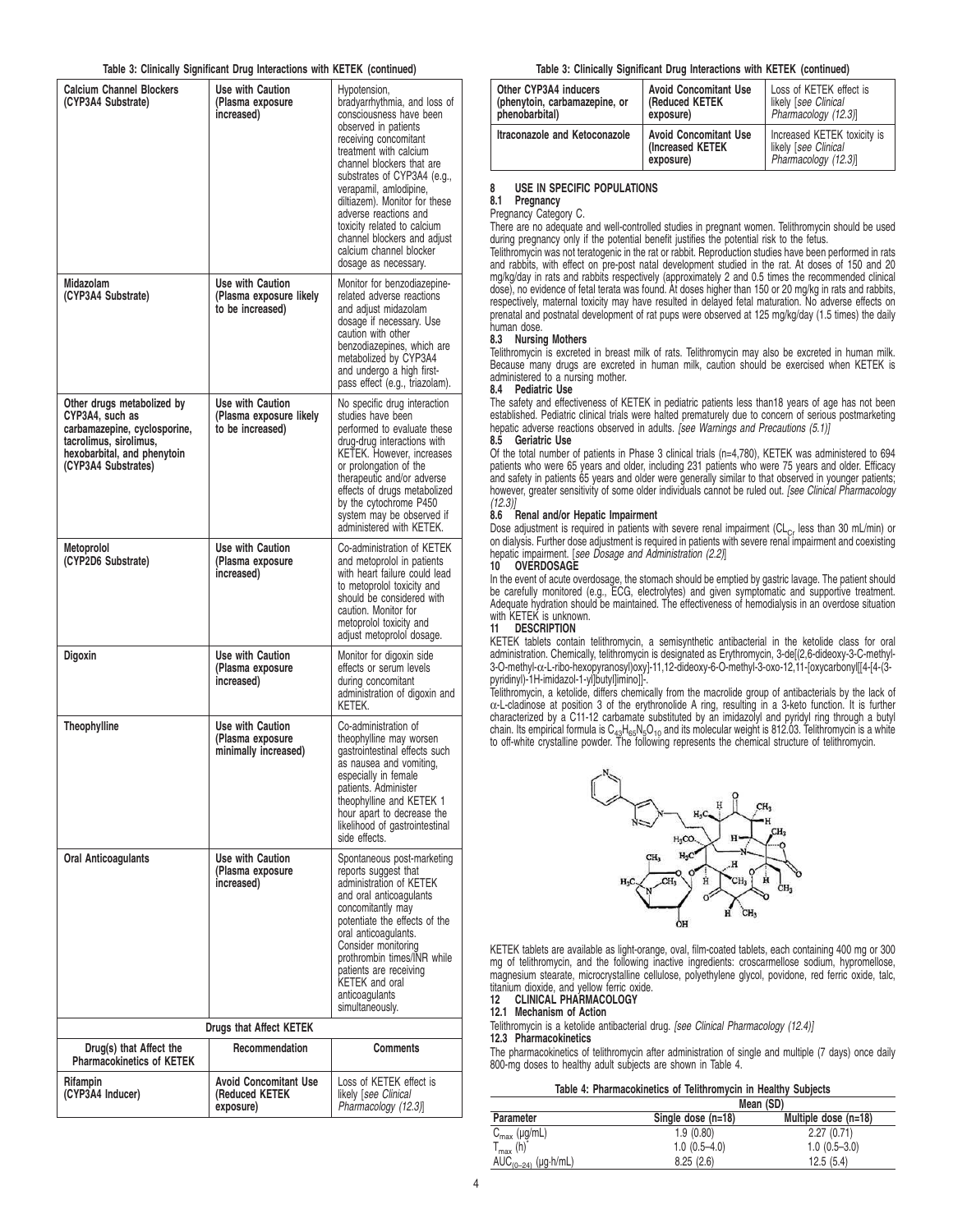#### **Table 4: Pharmacokinetics of Telithromycin in Healthy Subjects (continued)**

|                        |                                            | Mean (SD)   |  |  |  |
|------------------------|--------------------------------------------|-------------|--|--|--|
| Parameter              | Single dose (n=18)<br>Multiple dose (n=18) |             |  |  |  |
| Terminal $_{11/2}$ (h) | 7.16(1.3)                                  | 9.81(1.9)   |  |  |  |
| $C_{24h}$ (µg/mL)      | 0.03(0.013)                                | 0.07(0.051) |  |  |  |

SD=Standard deviation ; C<sub>max</sub>=Maximum plasma concentration ; T<sub>max</sub>=Time to C<sub>max</sub>; AUC=Area under<br>concentration vs. time curve; t<sub>1/2</sub>=Terminal plasma half-life; C<sub>24h</sub> =Plasma concentration at 24 hours post-dose \*Median (min-max) values

In patients, mean peak and trough plasma concentrations were 2.9 µg/mL (±1.55), (n=219) and 0.2 ug/mL (±0.22), (n=204), respectively, after 3 to 5 days of KETEK 800 mg once daily. Steady-state plasma concentrations are reached within 2 to 3 days of once daily dosing with KETEK 800 mg. **Absorption** 

Following oral administration, telithromycin reached maximal concentration at about 1 hour (0.5 – 4 hours). KETEK has an absolute bioavailability of 57% in both young and elderly subjects.

The rate and extent of absorption are unaffected by food intake, thus KETEK tablets can be given without regard to food. **Distribution** 

**Total in vitro protein binding is approximately 60% to 70% and is primarily due to human serum albumin.** Protein binding is not modified in elderly subjects or in patients with hepatic impairment.

The volume of distribution of telithromycin after intravenous infusion is 2.9 L/kg. Telithromycin concentrations in bronchial mucosa, epithelial lining fluid, and alveolar macrophages after 800 mg once daily dosing for 5 days in patients are displayed in Table 5.

|                         |                     | Table 5                                                 |       |                        |
|-------------------------|---------------------|---------------------------------------------------------|-------|------------------------|
|                         | Hours post-<br>dose | Mean concentration (µg/mL)<br>Tissue or fluid<br>Plasma |       | Tissue/Plasma<br>Ratio |
| Bronchial mucosa        | 2                   | 3.88                                                    | 1.86  | 2.11                   |
|                         | 12                  | 1.41                                                    | 0.23  | 6.33                   |
|                         | 24                  | 0.78                                                    | 0.08  | 12.11                  |
| Epithelial lining fluid | 2                   | 14.89                                                   | 1.86  | 8.57                   |
|                         | 12                  | 3.27                                                    | 0.23  | 13.8                   |
|                         | 24                  | 0.84                                                    | 0.08  | 14.41                  |
| Alveolar macrophages    | っ                   | 65                                                      | 1.07  | 55                     |
|                         | 8                   | 100                                                     | 0.605 | 180                    |
|                         | 24                  | 41                                                      | 0.073 | 540                    |

\*Units in mg/kg

#### **Metabolism**

In total, approximately 70% of the telithromycin dose is metabolized. In plasma, the main circulating compound after administration of an 800-mg radio-labeled dose was parent compound, representing 56.7% of the total radioactivity. The main metabolite represented 12.6% of the AUC of telithromycin. Three other plasma metabolites were quantified, each representing 3% or less of the AUC of telithromycin.

It is estimated that approximately 50% of its metabolism is mediated by CYP3A4 and the remaining 50% is CYP -independent.

Excretion The systemically available telithromycin is eliminated by multiple pathways as follows: 7% of the dose is excreted unchanged in feces by biliary and/or intestinal secretion; 13% of the dose is excreted unchanged in urine by renal excretion; and 37% of the dose is metabolized by the liver. Following oral

dosing, the mean terminal elimination half-life of telithromycin is 10 hours. Specific Populations

Gender: There was no significant difference between males and females in mean AUC, C<sub>max</sub>, and elimination half-life in two studies; one in 18 healthy young volunteers (18 to 40 years of age) and the other in 14 healthy elderly volunteers (65 to 92 years of age), given single and multiple once daily doses

of 800 mg of KETEK.<br>*Hepatic impairment:* Telithromycin is excreted via the liver and kidney. [see Dosage and Administration<br>(2.2)]

In a single-dose study (800 mg) in 12 patients and a multiple-dose study (800 mg) in 13 patients with<br>mild to severe hepatic insufficiency (Child Pugh Class A, B and C), the C<sub>max</sub>, AUC and t<sub>1/2</sub> of<br>telithromycin were sim an increase in renal elimination was observed in hepatically impaired patients indicating that this pathway may compensate for some of the decrease in metabolic clearance.

Renal impairment: Telithromycin is excreted via the liver and kidney. [see Dosage and Administration  $(2.2)$ ]

In a multiple-dose study, 36 subjects with varying degrees of renal impairment received 400 mg, 600 mg, or 800 mg KETEK once daily for 5 days. There was a 1.4-fold increase in  $C_{\text{max,SS}}$  and a 1.9-fold increase in AUC (0–24)<sub>ss</sub> at 800 mg multiple doses in the severely renally impaired group (CL<sub>CB</sub> less than 30 mL/min) compared to healthy volunteers. Renal excretion may serve as a compensatory elimination pathway for telithromycin in situations where metabolic clearance is impaired. Patients with severe renal impairment are prone to conditions that may impair their metabolic clearance.

In a single-dose study in patients with end-stage renal failure on hemodialysis (n=10), the mean C<sub>max</sub><br>and AUC values were similar to normal healthy subjects when KETEK was administered 2 hours post-dialysis. However, the effect of dialysis on removing telithromycin from the body has not been studied.

Combined Renal and Hepatic Impairment: The effects of co-administration of ketoconazole in 12 subjects (age 60 years and older), with impaired renal function were studied ( $CL_{CR}$ = 24 to 80 mL/min). In this study, when severe renal insufficiency (CL<sub>CR</sub> less than 30 mL/min,  $n=2$ ) and concomitant impairment of CYP3A4 metabolism pathway were present, telithromycin exposure (AUC<sub>0–24</sub>) was increased by approximately 4- to 5-fold compared with the exposure in healthy subjects with normal renal function receiving telithromycin alone. In the presence of severe renal impairment (CL<sub>CR</sub> less than 30 mL/min), with coexisting hepatic impairment, a reduced dosage of KETEK is recommended. [see Dosage and Administration (2.2)]

Geriatric: Pharmacokinetic data show that there is an increase of 1.4-fold in exposure (AUC) in 20 patients 65 years and older with community acquired pneumonia in a Phase 3 study, and a 2.0-fold increase in exposure (AUC) in 14 subjects 65 years and older as compared with subjects less than 65 years of age in a Phase I study. No dosage adjustment is required based on age alone. [see Use in Specific Populations (8.5)]

Drug Interactions

CYP3A4 inducers

Rifampin

 $\overline{During}$  concomitant administration of rifampin and KETEK in repeated doses,  $C_{max}$  and AUC of telithromycin were decreased by 79%, and 86%, respectively. [see Drug Interactions (7)] CYP3A4 inhibitors

Itraconazole: A multiple-dose interaction study with itraconazole showed that  $C_{\text{max}}$  of telithromycin was increased by 22% and AUC by 54%. [see Drug Interactions (7)]

Ketoconazole: A multiple-dose interaction study with ketoconazole showed that  $C<sub>max</sub>$  of telithromycin was increased by 51% and AUC by 95%. [see Drug Interactions (7)]

Grapefruit juice: When telithromycin was given with 240 mL of grapefruit juice after an overnight fast to healthy subjects, the pharmacokinetics of telithromycin were not affected. CYP3A4 substrates

Simvastatin: When simvastatin was co-administered with telithromycin, there was a 5.3-fold increase in simvastatin C<sub>max</sub>, an 8.9-fold increase in simvastatin AUC, a 15-fold increase in the simvastatin active<br>metabolite C<sub>max</sub>, and a 12-fold increase in the simvastatin active metabolite AUC. In another study, when simvastatin and telithromycin were administered 12 hours apart, there was a 3.4-fold increase in simvastatin C<sub>max</sub>, a 4.0-fold increase in simvastatin AUC, a 3.2-fold increase in the active metabolite<br>C<sub>max</sub>, and a 4.3-fold increase in the active metabolite AUC. *[see Warnings and Precautions (5.4); Drug*<br>*Interac* 

Midazolam: Concomitant administration of telithromycin with intravenous or oral midazolam resulted in 2- and 6-fold increases, respectively, in the AUC of midazolam due to inhibition of CYP3A4-dependent metabolism of midazolam. [see Drug Interactions (7)]

Other Drugs

#### Digoxin

The plasma peak and trough levels of digoxin were increased by 73% and 21%, respectively, in healthy volunteers when co-administered with KETEK. However, trough plasma concentrations of digoxin (when equilibrium between plasma and tissue concentrations has been achieved) ranged from 0.74 to 2.17 ng/mL. There were no significant changes in ECG parameters and no signs of digoxin toxicity. [see Drug Interactions (7)]

#### **Theophylline**

When theophylline was co-administered with repeated doses of KETEK, there was an increase of approximately 16% and 17% on the steady-state C<sub>max</sub> and AUC of theophylline. [see Drug Interactions  $(7)$ ]

#### **Sotalol**

KETEK has been shown to decrease the  $C_{\text{max}}$  and AUC of sotalol by 34% and 20%, respectively, due to decreased absorption.

#### Oral Contraceptives

When oral contraceptives containing ethinyl estradiol and levonorgestrel were co-administered with KETEK, the steady-state AUC of ethinyl estradiol did not change and the steady-state AUC of levonorgestrel was increased by 50%. The pharmacokinetic/pharmacodynamic study showed that telithromycin did not interfere with the antiovulatory effect of oral contraceptives containing ethinyl estradiol and levonorgestrel.

#### Metoprolol

When metoprolol was co-administered with KETEK, there was an increase of approximately 38% on the  $C_{\text{max}}$  and AUC of metoprolol; however, there was no effect on the elimination half-life of metoprolol. Telithromycin exposure is not modified with concomitant single-dose administration of metoprolol. [see Drug Interactions (7)]

#### Ranitidine/Antacid

There was no clinically relevant pharmacokinetic interaction of ranitidine or antacids containing aluminum and magnesium hydroxide on telithromycin.

#### Paroxetine

There was no pharmacokinetic effect on paroxetine when KETEK was co-administered.

#### **Cisapride**

Steady state peak plasma concentrations of cisapride (an agent with the potential to increase QT interval) were increased by 95% when co-administered with repeated doses of telithromycin, resulting<br>in significant increases in QTc. *[see Contraindications (4.4)]* 

#### OATP1B1 and OATP1B3

In vitro studies using a model compound have shown that telithromycin may act as an inhibitor for the hepatic uptake transporters OATP1B1 and OATP1B3. Although the clinical relevance of this finding is unknown, it is possible that concomitant administration of KETEK with drugs that are substrates of OATP family members could result in increased plasma concentrations of the co-administered drug. **12.4 Microbiology**

#### **Mechanism of Action**

Telithromycin belongs to the ketolide class of antibacterials and is structurally related to the macrolides. Telithromycin blocks protein synthesis by binding to domains II and V of 23S rRNA of the 50S ribosomal subunit. Telithromycin may also inhibit the assembly of nascent ribosomal units.

Telithromycin concentrates in phagocytes where it exhibits activity against intracellular respiratory pathogens. In vitro, telithromycin has been shown to demonstrate concentration-dependent bactericidal activity against isolates of *Streptococcus pneumoniae* (including multi-drug resistant isolates<br>[MDRSP<sup>2</sup>]).

<sup>2</sup>MDRSP=Multi-drug resistant Streptococcus pneumoniae includes isolates known as PRSP (penicillinresistant *Streptococcus pneumoniae*), and are isolates resistant to two or more of the following<br>antimicrobials: penicillin, 2<sup>nd</sup> generation cephalosporins (e.g., cefuroxime), macrolides, tetracyclines, and trimethoprim/sulfamethoxazole.

#### **Mechanism of Resistance**

Production of Erm dimethyltransferases may cause telithromycin resistance in some Gram-positive bacteria.

### **List of Microorganisms**

Telithromycin has been shown to be active against most strains of the following microorganisms, both in vitro and in clinical settings [see Indications and Usage (1)].

5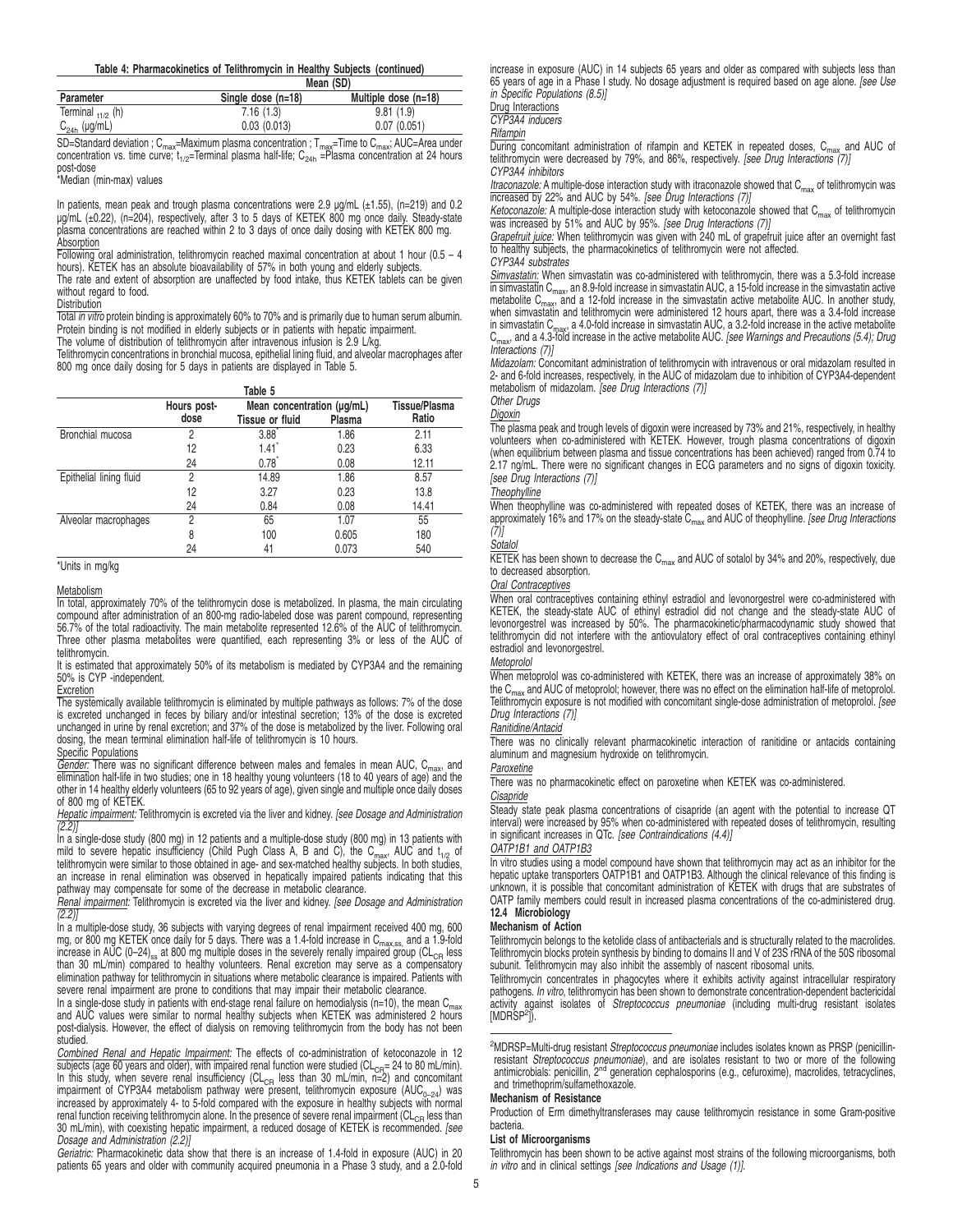Gram-positive bacteria Streptococcus pneumoniae (including MDRSP) Gram-negative bacteria Haemophilus influenzae Moraxella catarrhalis Other microorganisms Chlamydophila pneumoniae Mycoplasma pneumoniae

The following in vitro data are available, but their clinical significance is unknown.

At least 90% of the following microorganisms exhibit in vitro minimum inhibitory concentrations (MICs) less than or equal to the susceptible breakpoint for telithromycin. However, the safety and efficacy of KETEK in treating clinical infections due to these microorganisms have not been established in adequate and well-controlled clinical trials.

Gram-positive bacteria

Staphylococcus aureus (methicillin and erythromycin susceptible isolates only)<br>Streptococcus pyogenes (erythromycin susceptible isolates only)

- 
- Beta-hemolytic streptococci (Lancefield groups C and G)
- Other microorganisms

# Legionella pneumophila

### **Susceptibility Test Methods**

When available, the clinical microbiology laboratory should provide cumulative results of in vitro susceptibility test results for antimicrobial drugs used in local hospitals and practice areas to the physician as periodic reports that describe the susceptibility profile of nosocomial and communityacquired pathogens. These reports should aid the physician in selecting the most effective antimicrobial.

#### Dilution techniques

Quantitative methods are used to determine antimicrobial minimum inhibitory concentrations (MICs). These MICs provide estimates of the susceptibility of bacteria to antibacterial compounds. The MICs should be determined using a standardized procedure. Standardized procedures are based on dilution methods (broth or agar dilution)<sup>1,3</sup> or equivalent with standardized inoculum and concentrations of telithromycin powder. The MIC values should be interpreted according to criteria provided in Table 6. Diffusion techniques

Quantitative methods that require measurement of zone diameters also provide reproducible estimates<br>of the susceptibility of bacteria to antibacterials. One such standardized procedure<sup>2,3</sup> requires the use of standardized inoculum concentrations. This procedure uses paper disks impregnated with 15 µg telithromycin to test the susceptibility of microorganisms to telithromycin. Disc diffusion zone sizes should be interpreted according to criteria in Table 6.

**Table 6 Susceptibility Test Result Interpretive Criteria for Telithromycin**

| Pathogen                 | <b>Minimum Inhibitory</b><br><b>Concentrations</b><br>$(\mu g/mL)$ |   |           | <b>Disk Diffusion Zone</b><br><b>Diameter</b><br>(mm) |           |           |
|--------------------------|--------------------------------------------------------------------|---|-----------|-------------------------------------------------------|-----------|-----------|
|                          | s                                                                  |   | R         |                                                       |           | R         |
| Streptococcus pneumoniae | ≤1                                                                 | 2 | >4        | >19                                                   | $16 - 18$ | $\leq$ 15 |
| Haemophilus influenzae   | ≤4                                                                 | 8 | $\geq 16$ | >15                                                   | $12 - 14$ | $<$ 11    |

A report of ″Susceptible″ indicates that the antimicrobial is likely to inhibit growth of the pathogen if the antibacterial compound in the blood reaches the concentrations usually achievable. A report of ″Intermediate″ indicates that the result should be considered equivocal, and, if the microorganism is not fully susceptible to alternative, clinically feasible drugs, the test should be repeated. This category implies possible clinical applicability in body sites where the drug is physiologically concentrated or in situations where high dosage of drug can be used. This category also provides a buffer zone that prevents small uncontrolled technical factors from causing major discrepancies in interpretation. A report of ″Resistant″ indicates that the antimicrobial is not likely to inhibit growth of the pathogen if the antimicrobial compound in the blood reaches the concentrations usually achievable; other therapy should be selected.

#### Quality control

Standardized susceptibility test procedures require the use of quality control microorganisms to<br>determine the performance of the test procedures<sup>1,2,3</sup>. Standard telithromycin powder should provide the MIC ranges for the quality control organisms in Table 7. For the disk diffusion technique, the 15-µg telithromycin disk should provide the zone diameter ranges for the quality control organisms in Table 7.

**Table 7 Acceptable Quality Control Ranges for Telithromycin**

| <b>Quality Control Organism</b>        | <b>Minimum Inhibitory</b><br>Concentrations (µq/mL) | <b>Disk Diffusion</b><br>(zone diameter in mm) |
|----------------------------------------|-----------------------------------------------------|------------------------------------------------|
| Haemophilus influenzae<br>ATCC 49247   | $1.0 - 4.0$                                         | $17 - 23$                                      |
| Streptococcus pneumoniae<br>ATCC 49619 | $0.004 - 0.03$                                      | $27 - 33$                                      |

ATCC = American Type Culture Collection

#### **13 NONCLINICAL TOXICOLOGY**

**13.1 Carcinogenesis, Mutagenesis, Impairment of Fertility** Long-term studies in animals to determine the carcinogenic potential of KETEK have not been conducted.

Telithromycin showed no evidence of genotoxicity in four tests: gene mutation in bacterial cells, gene mutation in mammalian cells, chromosome aberration in human lymphocytes, and the micronucleus test in the mouse.

No evidence of impaired fertility in the rat was observed at doses estimated to be 0.6 times the human daily dose on a body surface area basis (50 mg/kg/day). At doses of 2–4 times the human daily dose (150 and 300 mg/kg/day, at which signs of parental toxicity were observed), moderate reductions in fertility indices were noted in male and female animals treated with telithromycin.

# **13.2 Animal Toxicology and/or Pharmacology**

Repeated dose toxicity studies of 1, 3, and 6 months' duration with telithromycin conducted in rat, dog and monkey showed that the liver was the principal target for toxicity with elevations of liver enzymes and histological evidence of damage. There was evidence of reversibility after cessation of treatment. Plasma exposures based on free fraction of drug at the no observed adverse effect levels ranged from 1 to 10 times the expected clinical exposure.

Phospholipidosis (intracellular phospholipid accumulation) affecting a number of organs and tissues (e.g., liver, kidney, lung, thymus, spleen, gall bladder, mesenteric lymph nodes, GI-tract) has been observed with the administration of telithromycin in rats at repeated doses of 150 mg/kg/day ( 2× the human dose on a body surface area basis) or more for 1 month, and 50 mg/kg/day (0.6× the human dose) or more for 3–6 months. Similarly, phospholipidosis has been observed in dogs with telithromycin at repeated doses of 150 mg/kg/day (6× the human dose on a body surface area basis) or more for 1 month and 50 mg/kg/day (2× the human dose) or more for 3 months. The significance of these findings for humans is unknown.

Pharmacology/toxicology studies showed an effect both in prolonging QTc interval in dogs in vivo and in vitro action potential duration (APD) in rabbit Purkinje fibers. These effects were observed at concentrations of free drug at least 8.8 (in dogs) times those circulating in clinical use. In vitro electrophysiological studies (hERG assays) suggested an inhibition of the rapid activating component of the delayed rectifier potassium current  $(I_{Kr})$  as an underlying mechanism.

### **14 CLINICAL STUDIES**

KETEK was studied in four randomized, double-blind, controlled studies and four open-label studies for the treatment of community-acquired pneumonia (CAP). Patients with mild to moderate CAP who were considered appropriate for oral outpatient treatment were enrolled in these trials. Patients with<br>severe pneumonia were excluded based on any one of the following: ICU admission, need for<br>parenteral antibacterials, re status, less than 90% oxygen saturation by pulse oximetry, or white blood cell count less than 4000<br>per mm<sup>3</sup>. There were 2016 clinically evaluable patients in the KETEK group.

| Table 8. CAP: Clinical Cure Rate at Post-Therapy Follow-Up (17-24 days) |  |  |  |
|-------------------------------------------------------------------------|--|--|--|
|-------------------------------------------------------------------------|--|--|--|

|                                                                          | Patients (n) |            | <b>Clinical Cure Rate</b> |            |
|--------------------------------------------------------------------------|--------------|------------|---------------------------|------------|
| <b>Controlled Studies</b>                                                | <b>KETEK</b> | Comparator | <b>KETEK</b>              | Comparator |
| KETEK vs. clarithromycin 500<br>mg twice a day for 10 days               | 162          | 156        | 88.3%                     | 88.5%      |
| KETEK vs. trovafloxacin <sup>*</sup> 200 mg<br>daily for 7 to 10 days    | 80           | 86         | 90.0%                     | 94.2%      |
| KETEK vs. amoxicillin 1000 mg<br>three times a day for 10 days           | 149          | 152        | 94.6%                     | 90.1%      |
| KETEK for 7 days vs.<br>clarithromycin 500 mg twice a<br>day for 10 days | 161          | 146        | 88.8%                     | 91.8%      |

\*This study was stopped prematurely after trovafloxacin was restricted for use in hospitalized patients with severe infection.

Clinical cure rates by pathogen from the four CAP controlled clinical trials in microbiologically evaluable patients given KETEK for 7–10 days or a comparator are displayed in Table 9.

|  |  | Table 9. CAP: Clinical Cure Rate by Pathogen at Post-Therapy Follow-Up (17-24 days) |  |
|--|--|-------------------------------------------------------------------------------------|--|
|--|--|-------------------------------------------------------------------------------------|--|

| Pathogen                 | <b>KETEK</b>  | Comparator    |
|--------------------------|---------------|---------------|
| Streptococcus pneumoniae | 73/78 (93.6%) | 63/70 (90%)   |
| Haemophilus influenzae   | 39/47 (83%)   | 42/44 (95.5%) |
| Moraxella catarrhalis    | 12/14 (85.7%) | 7/9 (77.8%)   |
| Chlamydophila pneumoniae | 23/25 (92%)   | 18/19 (94.7%) |
| Mycoplasma pneumoniae    | 22/23 (95.7%) | 20/22 (90.9%) |

Clinical cure rates for patients with CAP due to *Streptococcus pneumoniae* were determined from<br>patients in controlled and uncontrolled trials. Of 333 evaluable patients with CAP due to *Streptococcus* pneumoniae, 312 (93.7%) achieved clinical success. Blood cultures were obtained in all patients<br>participating in the clinical trials of mild to moderate community-acquired pneumonia. In a limited number of outpatients with incidental pneumococcal bacteremia treated with KETEK, a clinical cure rate of 88% (67/76) was observed. KETEK is not indicated for the treatment of severe community-acquired pneumonia or suspected pneumococcal bacteremia.

Clinical cure rates for patients with CAP due to multi-drug resistant Streptococcus pneumoniae (MDRSP<sup>3</sup>) were determined from patients in controlled and uncontrolled trials. Of 36 evaluable patients with CAP due to MDRSP, 33 (91.7%) achieved clinical success.

| Table 10. Clinical Cure Rate for 36 Evaluable KETEK-Treated Patients with MDRSP in |  |
|------------------------------------------------------------------------------------|--|
| <b>Studies of Community-Acquired Pneumonia</b>                                     |  |

| <b>Screening Susceptibility</b>             | <b>Clinical Success in Evaluable MDRSP Patients</b> |      |  |
|---------------------------------------------|-----------------------------------------------------|------|--|
|                                             | n/N                                                 | $\%$ |  |
| Penicillin-resistant                        | 20/23                                               | 86.9 |  |
| $2nd$ generation<br>cephalosporin-resistant | 20/22                                               | 90.9 |  |
| Macrolide-resistant                         | 25/28                                               | 89.3 |  |
| Trimethoprim/<br>sulfamethoxazole-resistant | 24/27                                               | 88.9 |  |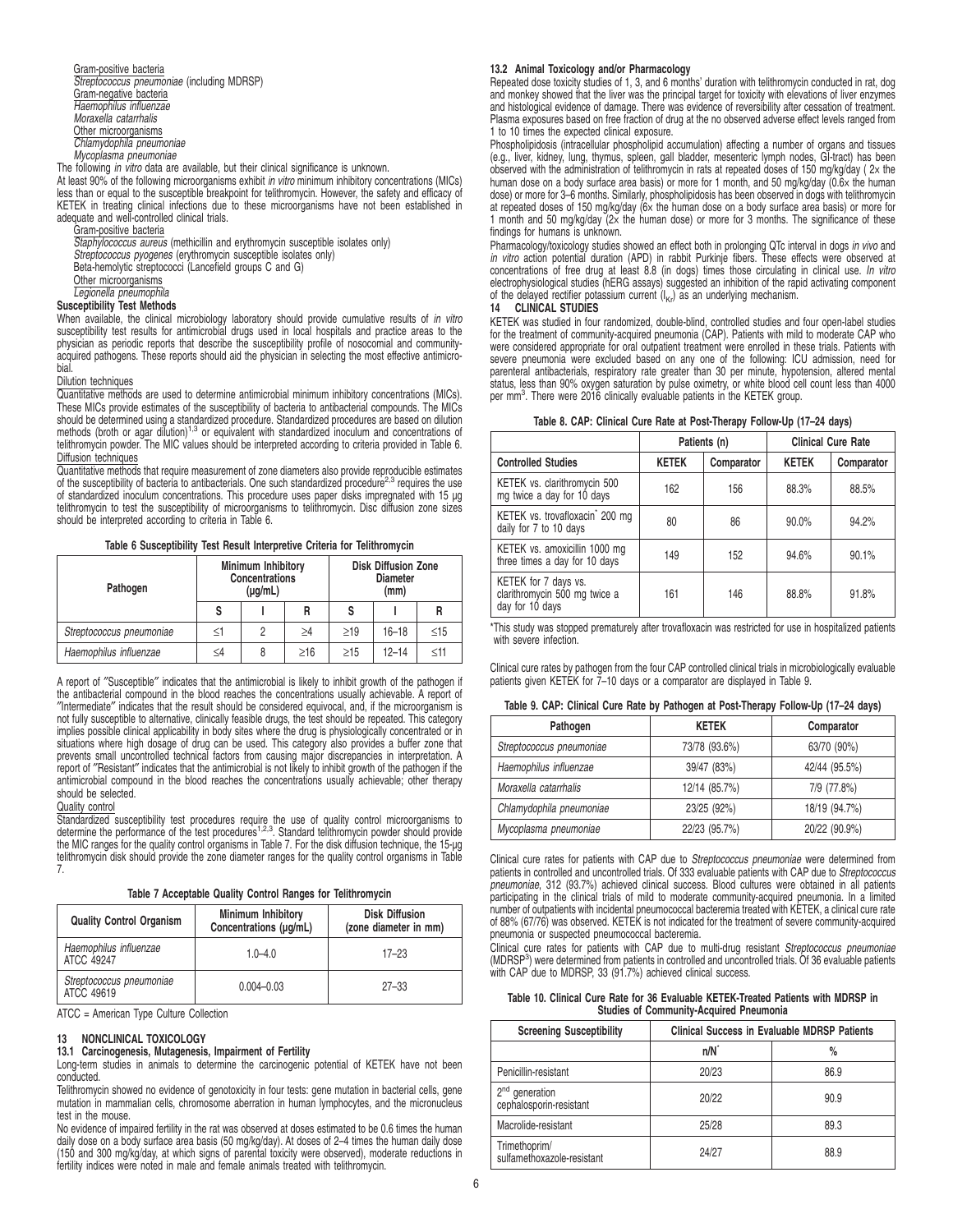#### **Table 10. Clinical Cure Rate for 36 Evaluable KETEK-Treated Patients with MDRSP in Studies of Community-Acquired Pneumonia (continued)**

| <b>Screening Susceptibility</b>     | <b>Clinical Success in Evaluable MDRSP Patients</b> |      |  |
|-------------------------------------|-----------------------------------------------------|------|--|
|                                     | n/N <sup>*</sup>                                    |      |  |
| Tetracycline-resistant <sup>†</sup> | 11/13                                               | 84.6 |  |

 $n =$  the number of patients successfully treated; N = the number with resistance to the listed drug of the 36 evaluable patients with CAP due to MDRSP.

†Includes isolates tested for resistance to either tetracycline or doxycycline.

<sup>3</sup>MDRSP: Multi-drug resistant Streptococcus pneumoniae includes isolates known as PRSP (penicillinresistant *Streptococcus pneumoniae)*, and are isolates resistant to two or more of the following<br>antibacterials: penicillin, 2<sup>nd</sup> generation cephalosporins, e.g., cefuroxime, macrolides, tetracyclines and trimethoprim/sulfamethoxazole.

#### **15 References**

- 1. Clinical and Laboratory Standards Institute (CLSI). Methods for Dilution Antimicrobial Susceptibility Tests for Bacteria that Grow Aerobically; Approved Standard - Ninth Edition. CLSI document M07-A9, Clinical and Laboratory Standards Institute, 950 West Valley Road, Suite 2500, Wayne, Pennsylvania 19087, USA, 2012.
- 2. Clinical and Laboratory Standards Institute (CLSI). Performance Standards for Antimicrobial Disk Diffusion Susceptibility Tests; Approved Standard – Eleventh Edition. CLSI document M02-A11, Clinical and Laboratory Standards Institute, 950 West Valley Road, Suite 2500, Wayne, Pennsylvania 19087, USA, 2012.
- 3. Clinical and Laboratory Standards Institute (CLSI). Performance Standards for Antimicrobial Susceptibility Testing; Twenty-third Informational Supplement, CLSI document M100-S24, Clinical and Laboratory Standards Institute, 950 West Valley Road, Suite 2500, Wayne, Pennsylvania 19087, USA, 2014.

#### **16 HOW SUPPLIED/STORAGE AND HANDLING**

#### How Supplied

KETEK®  $^{9}$  400 mg tablets are supplied as light-orange, oval, film-coated tablets, imprinted "H3647" on one side and ″400″ on the other side.

Bottles of 60 (NDC 0088-2225-41)

KETEK<sup>®</sup> 300 mg tablets are supplied as light-orange, oval, film-coated tablets, imprinted "38AV" on one side and blank on the other side.

Bottles of 20 (NDC 0088-2223-20)

**Storage** 

Store at 25°C (77°F); excursions permitted to 15–30°C (59–86°F) [see USP Controlled Room Temperature].

#### **17 PATIENT COUNSELING INFORMATION**

Advise the patient to read the FDA-approved patient labeling (MEDICATION GUIDE).

Communicate the following information and instructions to the patient:

#### • **Drug Resistance**

Antibacterial drugs including KETEK should only be used to treat bacterial infections. They do not treat viral infections (e.g., the common cold). When KETEK is prescribed to treat a bacterial infection, inform patients that although it is common to feel better early in the course of therapy, the medication should be taken exactly as directed. Skipping doses or not completing the full course of therapy may (1) decrease the effectiveness of the immediate treatment and (2) increase the likelihood that bacteria will develop resistance and will not be treatable by KETEK or other antibacterial drugs in the future.

#### • **Myasthenia Gravis**

Advise patients not to take KETEK if they have myasthenia gravis [see Contraindications (4.1)]

# • **Liver Injury**

Advise patients of the possibility of severe liver injury, associated with KETEK. Instruct them to discontinue KETEK and seek medical attention immediately if they develop nausea, fatigue, anorexia, jaundice, dark urine, light-colored stools, pruritus, or tender abdomen. These problems may occur after any dose during treatment or after treatment had stopped. Advise patients not to take KETEK if they have a previous history of hepatitis/jaundice associated with the use of KETEK or macrolide antibacterials. [see Contraindications (4.2); Warnings and Precautions (5.1)]

#### • **Changes in Electrocardiogram**

KETEK may produce changes in the electrocardiogram (QTc interval prolongation). Advise patient to report any fainting or palpitations occurring during drug treatment. [see Warnings and Precautions (5.2); Adverse Reactions (6.2)]

Advise patients to avoid KETEK if they are receiving Class 1A (e.g., quinidine, procainamide) or Class III (e.g., dofetilide) antiarrhythmic agents.

### • **Problems with Vision and Loss of Consciousness**

KETEK may cause blurred vision, difficulty focusing, and objects looking doubled. These problems may occur after any dose during treatment, last for several hours, and come back with the next dose. [See Warnings and Precautions (5.3); Adverse Reactions (6.1)]

KETEK may also cause transient loss of consciousness. [See Warnings and Precautions (5.3)] Advise patients to avoid quick changes in viewing between objects in the distance and objects nearby to help decrease the effects of these visual difficulties.

Advise patients to minimize activities such as driving a motor vehicle, operating heavy machinery or engaging in other hazardous activities during treatment with KETEK, because of potential visual difficulties, loss of consciousness, confusion or hallucinations.

Advise patients that if visual difficulties, loss of consciousness / fainting, confusion or hallucination occur, to seek advice from their physician before taking another dose and to refrain from hazardous activities.

### • **Drug/Food Interactions**

Advise patients that KETEK tablets can be taken with or without food.

Colchicine should be avoided in patients receiving KETEK. Advise patients with normal kidney and liver function that the dose of colchicine should be reduced while they are taking KETEK. [see Warnings and Precautions (5.4); Drug Interactions (7)]

Simvastatin, lovastatin, or atorvastatin should be avoided in patients receiving KETEK. Advise patients that KETEK therapy with simvastatin, lovastatin, or atorvastatin should be stopped during the course of treatment with KETEK due to increased risk of rhabdomyolysis. [see Warnings and Precautions (5.4); Drug Interactions (7)]

Taking KETEK with calcium channel blockers may cause severe hypotension, bradycardia and loss of consciousness. Advise patients that if these symptoms occur to contact their physician as soon as possible. [see Warnings and Precautions (5.4); Drug Interactions (7)]

Advise patients to inform their physician of any other medications taken concurrently with KETEK, including over-the-counter medications and dietary supplements.

#### • **Diarrhea**

Diarrhea is a common problem caused by antibacterials including KETEK which usually ends when the antibacterial is discontinued. Sometimes after starting treatment with antibacterials, patients can develop watery and bloody stools (with or without stomach cramps and fever) even as late as two or more months after having taken the last dose of the antibacterial. If this occurs, patients should contact their physician as soon as possible. [see Warnings and Precautions (5.5)]

Manufactured for: sanofi-aventis U.S. LLC Bridgewater, NJ 08807 A SANOFI COMPANY

© 2015 sanofi-aventis U.S. LLC

# **MEDICATION GUIDE KETEK® (KEE tek) (telithromycin) Tablets**

Read this Medication Guide before you start taking KETEK and each time you get a new prescription. There may be new information. This Medication Guide does not take the place of talking with your doctor about your medical condition or your treatment.

## **WHAT IS THE MOST IMPORTANT INFORMATION I SHOULD KNOW ABOUT KETEK?**

**KETEK can cause serious side effects, including:**

• **Worsening of myasthenia gravis symptoms in people who already have myasthenia gravis (a disease which causes muscle weakness). Worsening of myasthenia gravis symptoms, including life-threatening breathing problems, have happened in people with myasthenia gravis after taking KETEK. Some life-threatening breathing problems have caused death. Do not take KETEK if you have myasthenia gravis.**

### **WHAT IS KETEK?**

KETEK is a prescription medication used to treat mild to moderate community-acquired pneumonia in adults 18 years of age and older.

• KETEK is only used to treat certain types of bacteria and is not meant for use to treat all types of bacterial infections.

It is not known if KETEK is safe and effective in children.

**Who should not take KETEK?**

Do not take KETEK if you:

- have myasthenia gravis.
- have had liver problems or yellowing of your eyes and/or skin (jaundice) while taking KETEK or macrolide antibacterials.
- are allergic to KETEK, or macrolide antibacterials.
- take cisapride or pimozide.

• take colchicine and have kidney or liver problems.

#### **What should I tell my doctor before taking KETEK?**

**Before you take KETEK, tell your doctor if you:**

- have or have had liver or kidney problems
- have a heart problem called "QTc prolongation" or have a family history of QTc prolongation
- have other heart problems
- are pregnant or plan to become pregnant. It is not known if KETEK will harm your unborn baby. Talk to your doctor if you are pregnant or plan to become pregnant.
- are breast-feeding or plan to breast-feed. It is not known if KETEK passes into your breast milk. Talk to your doctor about the best way to feed your baby if you take KETEK.

**Tell your doctor about all of the medicines you take,** including prescription and over-the-counter medicines, vitamins, and herbal supplements.

Taking KETEK with other medicines can cause serious side effects. Ask your doctor for a list of these medicines if you are not sure.